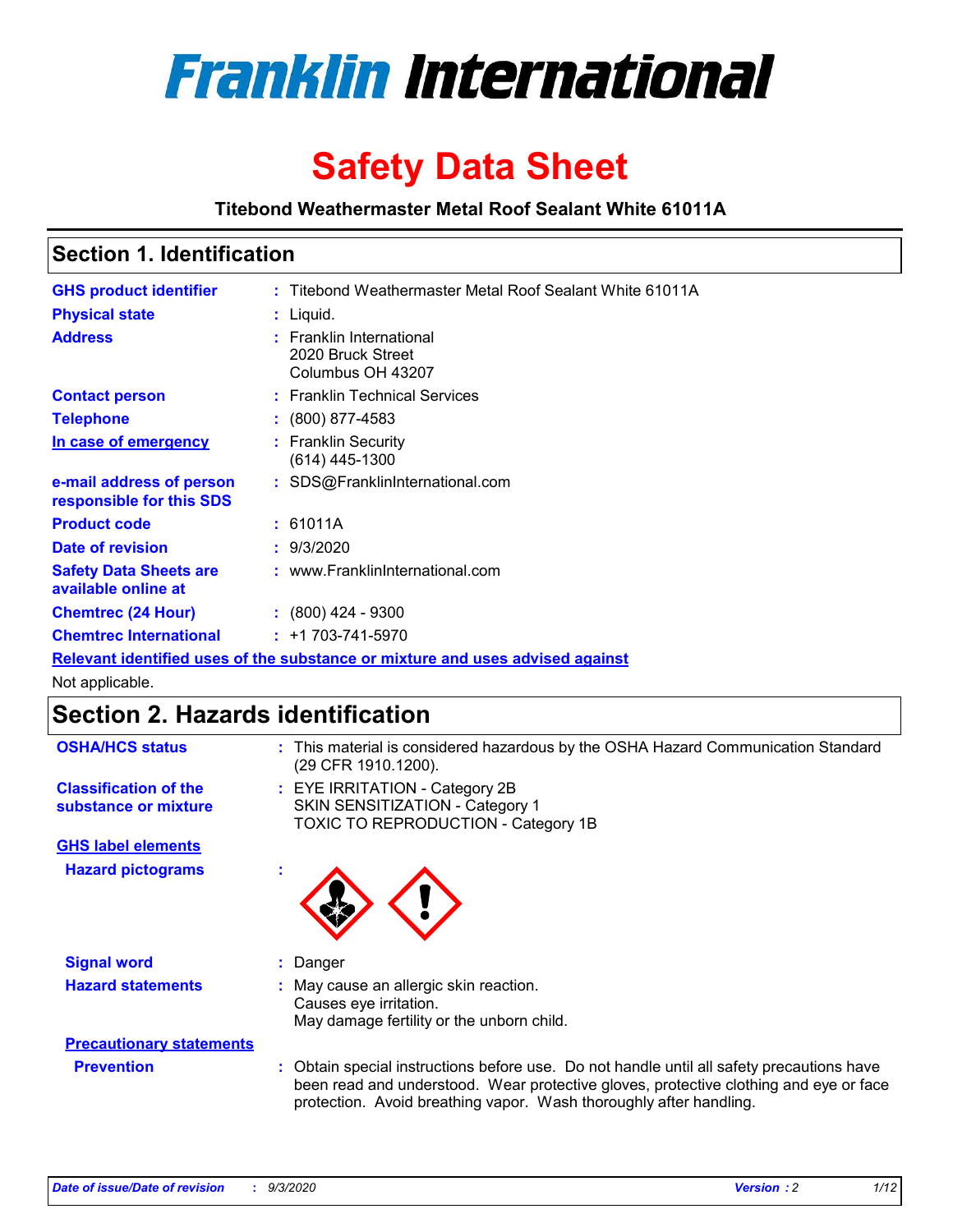## **Section 2. Hazards identification**

| <b>Response</b>                            | : IF exposed or concerned: Get medical advice or attention. Wash contaminated clothing<br>before reuse. IF ON SKIN: Wash with plenty of water. IF IN EYES: Rinse cautiously<br>with water for several minutes. Remove contact lenses, if present and easy to do.<br>Continue rinsing. If eye irritation persists: Get medical advice or attention. |
|--------------------------------------------|----------------------------------------------------------------------------------------------------------------------------------------------------------------------------------------------------------------------------------------------------------------------------------------------------------------------------------------------------|
| <b>Storage</b>                             | : Store locked up.                                                                                                                                                                                                                                                                                                                                 |
| <b>Disposal</b>                            | : Dispose of contents and container in accordance with all local, regional, national and<br>international regulations.                                                                                                                                                                                                                             |
| <b>Hazards not otherwise</b><br>classified | : Product generates methanol during cure.                                                                                                                                                                                                                                                                                                          |

# **Section 3. Composition/information on ingredients**

| <b>Substance/mixture</b> | Mixture |
|--------------------------|---------|
|                          |         |

| <b>Ingredient name</b>       | $\frac{9}{6}$ | <b>CAS number</b> |
|------------------------------|---------------|-------------------|
| 3-aminopropyltriethoxysilane | ≤3            | 919-30-2          |
| Dibutyltin dilaurate         | ∣≤0.3         | 77-58-7           |

Any concentration shown as a range is to protect confidentiality or is due to batch variation.

**There are no additional ingredients present which, within the current knowledge of the supplier and in the concentrations applicable, are classified as hazardous to health or the environment and hence require reporting in this section.**

**Occupational exposure limits, if available, are listed in Section 8.**

## **Section 4. First aid measures**

| <b>Description of necessary first aid measures</b> |                                                                                                                                                                                                                                                                                                                                                                                                                                                                                                                                                                                                                                                                                                                                                                           |
|----------------------------------------------------|---------------------------------------------------------------------------------------------------------------------------------------------------------------------------------------------------------------------------------------------------------------------------------------------------------------------------------------------------------------------------------------------------------------------------------------------------------------------------------------------------------------------------------------------------------------------------------------------------------------------------------------------------------------------------------------------------------------------------------------------------------------------------|
| <b>Eye contact</b>                                 | : Immediately flush eyes with plenty of water, occasionally lifting the upper and lower<br>eyelids. Check for and remove any contact lenses. Continue to rinse for at least 10<br>minutes. If irritation persists, get medical attention.                                                                                                                                                                                                                                                                                                                                                                                                                                                                                                                                 |
| <b>Inhalation</b>                                  | : Remove victim to fresh air and keep at rest in a position comfortable for breathing. If<br>not breathing, if breathing is irregular or if respiratory arrest occurs, provide artificial<br>respiration or oxygen by trained personnel. It may be dangerous to the person providing<br>aid to give mouth-to-mouth resuscitation. Get medical attention. If unconscious, place<br>in recovery position and get medical attention immediately. Maintain an open airway.<br>Loosen tight clothing such as a collar, tie, belt or waistband. In case of inhalation of<br>decomposition products in a fire, symptoms may be delayed. The exposed person may<br>need to be kept under medical surveillance for 48 hours.                                                       |
| <b>Skin contact</b>                                | : Wash with plenty of soap and water. Remove contaminated clothing and shoes. Wash<br>contaminated clothing thoroughly with water before removing it, or wear gloves.<br>Continue to rinse for at least 10 minutes. Get medical attention. In the event of any<br>complaints or symptoms, avoid further exposure. Wash clothing before reuse. Clean<br>shoes thoroughly before reuse.                                                                                                                                                                                                                                                                                                                                                                                     |
| <b>Ingestion</b>                                   | : Wash out mouth with water. Remove dentures if any. Remove victim to fresh air and<br>keep at rest in a position comfortable for breathing. If material has been swallowed and<br>the exposed person is conscious, give small quantities of water to drink. Stop if the<br>exposed person feels sick as vomiting may be dangerous. Do not induce vomiting<br>unless directed to do so by medical personnel. If vomiting occurs, the head should be<br>kept low so that vomit does not enter the lungs. Get medical attention. Never give<br>anything by mouth to an unconscious person. If unconscious, place in recovery position<br>and get medical attention immediately. Maintain an open airway. Loosen tight clothing<br>such as a collar, tie, belt or waistband. |
| Most important symptoms/effects, acute and delayed |                                                                                                                                                                                                                                                                                                                                                                                                                                                                                                                                                                                                                                                                                                                                                                           |
| <b>Potential acute health effects</b>              |                                                                                                                                                                                                                                                                                                                                                                                                                                                                                                                                                                                                                                                                                                                                                                           |
| <b>Eye contact</b>                                 | : May cause eye irritation.                                                                                                                                                                                                                                                                                                                                                                                                                                                                                                                                                                                                                                                                                                                                               |
| <b>Inhalation</b>                                  | : No known significant effects or critical hazards.                                                                                                                                                                                                                                                                                                                                                                                                                                                                                                                                                                                                                                                                                                                       |
|                                                    |                                                                                                                                                                                                                                                                                                                                                                                                                                                                                                                                                                                                                                                                                                                                                                           |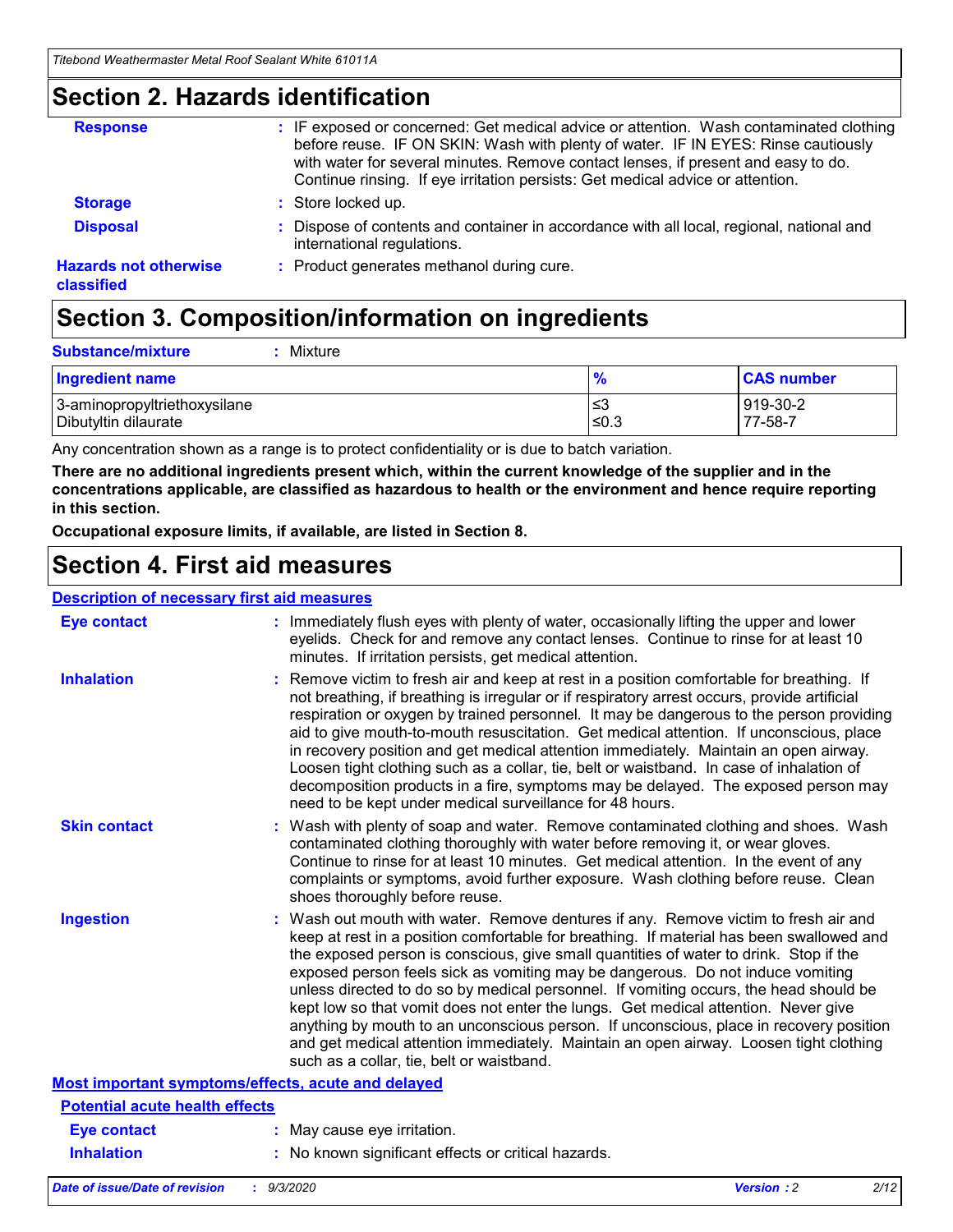| Tilebonu Wealtlennasier Melai Roof Sealahl While OTOTTA |                                                                                                                                                                                                                                                                                                                                                                                                                 |
|---------------------------------------------------------|-----------------------------------------------------------------------------------------------------------------------------------------------------------------------------------------------------------------------------------------------------------------------------------------------------------------------------------------------------------------------------------------------------------------|
| <b>Section 4. First aid measures</b>                    |                                                                                                                                                                                                                                                                                                                                                                                                                 |
| <b>Skin contact</b>                                     | : May cause skin irritation.                                                                                                                                                                                                                                                                                                                                                                                    |
| <b>Ingestion</b>                                        | : No known significant effects or critical hazards.                                                                                                                                                                                                                                                                                                                                                             |
| Over-exposure signs/symptoms                            |                                                                                                                                                                                                                                                                                                                                                                                                                 |
| <b>Eye contact</b>                                      | : Adverse symptoms may include the following:<br>irritation<br>watering<br>redness                                                                                                                                                                                                                                                                                                                              |
| <b>Inhalation</b>                                       | : Adverse symptoms may include the following:<br>reduced fetal weight<br>increase in fetal deaths<br>skeletal malformations                                                                                                                                                                                                                                                                                     |
| <b>Skin contact</b>                                     | : Adverse symptoms may include the following:<br>irritation<br>redness<br>reduced fetal weight<br>increase in fetal deaths<br>skeletal malformations                                                                                                                                                                                                                                                            |
| <b>Ingestion</b>                                        | : Adverse symptoms may include the following:<br>reduced fetal weight<br>increase in fetal deaths<br>skeletal malformations                                                                                                                                                                                                                                                                                     |
|                                                         | Indication of immediate medical attention and special treatment needed, if necessary                                                                                                                                                                                                                                                                                                                            |
| <b>Notes to physician</b>                               | : In case of inhalation of decomposition products in a fire, symptoms may be delayed.<br>The exposed person may need to be kept under medical surveillance for 48 hours.                                                                                                                                                                                                                                        |
| <b>Specific treatments</b>                              | : No specific treatment.                                                                                                                                                                                                                                                                                                                                                                                        |
| <b>Protection of first-aiders</b>                       | : No action shall be taken involving any personal risk or without suitable training. If it is<br>suspected that fumes are still present, the rescuer should wear an appropriate mask or<br>self-contained breathing apparatus. It may be dangerous to the person providing aid to<br>give mouth-to-mouth resuscitation. Wash contaminated clothing thoroughly with water<br>before removing it, or wear gloves. |
| See toxicological information (Section 11)              |                                                                                                                                                                                                                                                                                                                                                                                                                 |

# **Section 5. Fire-fighting measures**

| : Use an extinguishing agent suitable for the surrounding fire.                                                                                                                                   |
|---------------------------------------------------------------------------------------------------------------------------------------------------------------------------------------------------|
| : None known.                                                                                                                                                                                     |
| : In a fire or if heated, a pressure increase will occur and the container may burst.                                                                                                             |
| Decomposition products may include the following materials:<br>carbon dioxide<br>carbon monoxide<br>nitrogen oxides<br>metal oxide/oxides                                                         |
| Promptly isolate the scene by removing all persons from the vicinity of the incident if<br>there is a fire. No action shall be taken involving any personal risk or without suitable<br>training. |
| : Fire-fighters should wear appropriate protective equipment and self-contained breathing<br>apparatus (SCBA) with a full face-piece operated in positive pressure mode.                          |
|                                                                                                                                                                                                   |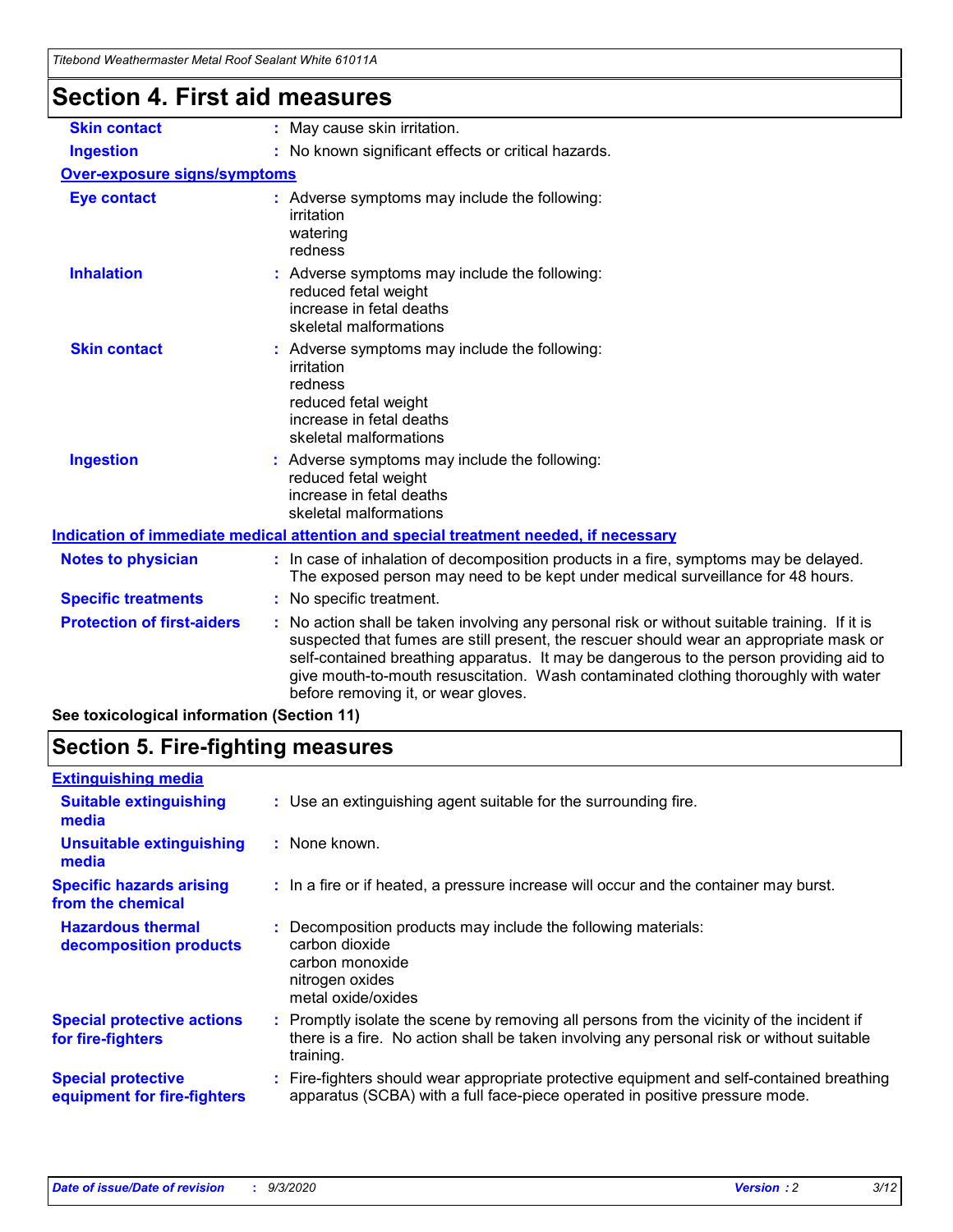## **Section 6. Accidental release measures**

|                                                              | <b>Personal precautions, protective equipment and emergency procedures</b>                                                                                                                                                                                                                                                                                                                                                                                                                                                                                                                                                                                                                                   |  |  |  |
|--------------------------------------------------------------|--------------------------------------------------------------------------------------------------------------------------------------------------------------------------------------------------------------------------------------------------------------------------------------------------------------------------------------------------------------------------------------------------------------------------------------------------------------------------------------------------------------------------------------------------------------------------------------------------------------------------------------------------------------------------------------------------------------|--|--|--|
| For non-emergency<br>personnel                               | : No action shall be taken involving any personal risk or without suitable training.<br>Evacuate surrounding areas. Keep unnecessary and unprotected personnel from<br>entering. Do not touch or walk through spilled material. Avoid breathing vapor or mist.<br>Provide adequate ventilation. Wear appropriate respirator when ventilation is<br>inadequate. Put on appropriate personal protective equipment.                                                                                                                                                                                                                                                                                             |  |  |  |
| For emergency responders                                     | : If specialized clothing is required to deal with the spillage, take note of any information in<br>Section 8 on suitable and unsuitable materials. See also the information in "For non-<br>emergency personnel".                                                                                                                                                                                                                                                                                                                                                                                                                                                                                           |  |  |  |
| <b>Environmental precautions</b>                             | : Avoid dispersal of spilled material and runoff and contact with soil, waterways, drains<br>and sewers. Inform the relevant authorities if the product has caused environmental<br>pollution (sewers, waterways, soil or air).                                                                                                                                                                                                                                                                                                                                                                                                                                                                              |  |  |  |
| <b>Methods and materials for containment and cleaning up</b> |                                                                                                                                                                                                                                                                                                                                                                                                                                                                                                                                                                                                                                                                                                              |  |  |  |
| <b>Small spill</b>                                           | : Stop leak if without risk. Move containers from spill area. Dilute with water and mop up<br>if water-soluble. Alternatively, or if water-insoluble, absorb with an inert dry material and<br>place in an appropriate waste disposal container. Dispose of via a licensed waste<br>disposal contractor.                                                                                                                                                                                                                                                                                                                                                                                                     |  |  |  |
| <b>Large spill</b>                                           | : Stop leak if without risk. Move containers from spill area. Approach release from<br>upwind. Prevent entry into sewers, water courses, basements or confined areas. Wash<br>spillages into an effluent treatment plant or proceed as follows. Contain and collect<br>spillage with non-combustible, absorbent material e.g. sand, earth, vermiculite or<br>diatomaceous earth and place in container for disposal according to local regulations<br>(see Section 13). Dispose of via a licensed waste disposal contractor. Contaminated<br>absorbent material may pose the same hazard as the spilled product. Note: see<br>Section 1 for emergency contact information and Section 13 for waste disposal. |  |  |  |

# **Section 7. Handling and storage**

### **Precautions for safe handling**

| <b>Protective measures</b>                                                       | : Put on appropriate personal protective equipment (see Section 8). Persons with a<br>history of skin sensitization problems should not be employed in any process in which<br>this product is used. Avoid exposure - obtain special instructions before use. Avoid<br>exposure during pregnancy. Do not handle until all safety precautions have been read<br>and understood. Do not get in eyes or on skin or clothing. Do not ingest. Avoid<br>breathing vapor or mist. If during normal use the material presents a respiratory hazard,<br>use only with adequate ventilation or wear appropriate respirator. Keep in the original<br>container or an approved alternative made from a compatible material, kept tightly<br>closed when not in use. Empty containers retain product residue and can be hazardous.<br>Do not reuse container. |
|----------------------------------------------------------------------------------|--------------------------------------------------------------------------------------------------------------------------------------------------------------------------------------------------------------------------------------------------------------------------------------------------------------------------------------------------------------------------------------------------------------------------------------------------------------------------------------------------------------------------------------------------------------------------------------------------------------------------------------------------------------------------------------------------------------------------------------------------------------------------------------------------------------------------------------------------|
| <b>Advice on general</b><br>occupational hygiene                                 | : Eating, drinking and smoking should be prohibited in areas where this material is<br>handled, stored and processed. Workers should wash hands and face before eating,<br>drinking and smoking. Remove contaminated clothing and protective equipment before<br>entering eating areas. See also Section 8 for additional information on hygiene<br>measures.                                                                                                                                                                                                                                                                                                                                                                                                                                                                                    |
| <b>Conditions for safe storage,</b><br>including any<br><i>incompatibilities</i> | Store between the following temperatures: 0 to 120°C (32 to 248°F). Store in<br>accordance with local regulations. Store in original container protected from direct<br>sunlight in a dry, cool and well-ventilated area, away from incompatible materials (see<br>Section 10) and food and drink. Store locked up. Keep container tightly closed and<br>sealed until ready for use. Containers that have been opened must be carefully<br>resealed and kept upright to prevent leakage. Do not store in unlabeled containers.<br>Use appropriate containment to avoid environmental contamination. See Section 10 for<br>incompatible materials before handling or use.                                                                                                                                                                         |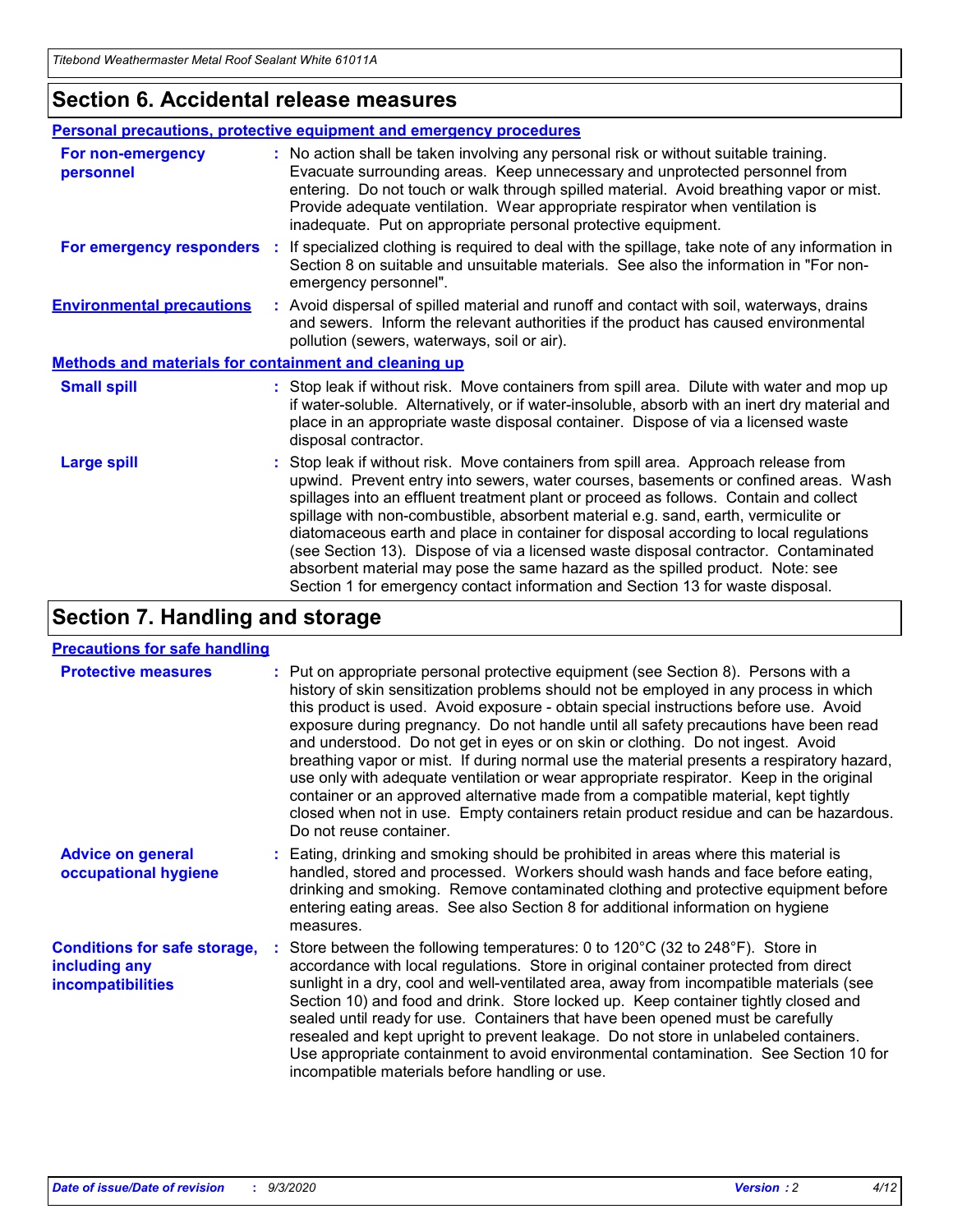# **Section 8. Exposure controls/personal protection**

### **Control parameters**

### **Occupational exposure limits**

| <b>Ingredient name</b>                               |    |                        | <b>Exposure limits</b>                                                                                                                                                                                                                                                                                                                                                                                                                                                                                                                                                                                                 |
|------------------------------------------------------|----|------------------------|------------------------------------------------------------------------------------------------------------------------------------------------------------------------------------------------------------------------------------------------------------------------------------------------------------------------------------------------------------------------------------------------------------------------------------------------------------------------------------------------------------------------------------------------------------------------------------------------------------------------|
| 3-aminopropyltriethoxysilane<br>Dibutyltin dilaurate |    |                        | None.<br>ACGIH TLV (United States, 3/2020). Absorbed through skin.<br>Notes: as Sn<br>TWA: 0.1 mg/m <sup>3</sup> , (as Sn) 8 hours.<br>STEL: 0.2 mg/m <sup>3</sup> , (as Sn) 15 minutes.<br>NIOSH REL (United States, 10/2016). Absorbed through skin.<br>Notes: as Sn<br>TWA: 0.1 mg/m <sup>3</sup> , (as Sn) 10 hours.<br>OSHA PEL (United States, 5/2018). Notes: as Sn<br>TWA: $0.1 \text{ mg/m}^3$ , (as Sn) 8 hours.<br>OSHA PEL 1989 (United States, 3/1989). Absorbed through skin.<br>Notes: measured as Sn<br>TWA: 0.1 mg/m <sup>3</sup> , (measured as Sn) 8 hours. Form: Organic                           |
| <b>Appropriate engineering</b><br>controls           |    |                        | : If user operations generate dust, fumes, gas, vapor or mist, use process enclosures,<br>local exhaust ventilation or other engineering controls to keep worker exposure to<br>airborne contaminants below any recommended or statutory limits.                                                                                                                                                                                                                                                                                                                                                                       |
| <b>Environmental exposure</b><br><b>controls</b>     |    |                        | Emissions from ventilation or work process equipment should be checked to ensure<br>they comply with the requirements of environmental protection legislation. In some<br>cases, fume scrubbers, filters or engineering modifications to the process equipment<br>will be necessary to reduce emissions to acceptable levels.                                                                                                                                                                                                                                                                                          |
| <b>Individual protection measures</b>                |    |                        |                                                                                                                                                                                                                                                                                                                                                                                                                                                                                                                                                                                                                        |
| <b>Hygiene measures</b>                              |    |                        | : Wash hands, forearms and face thoroughly after handling chemical products, before<br>eating, smoking and using the lavatory and at the end of the working period.<br>Appropriate techniques should be used to remove potentially contaminated clothing.<br>Contaminated work clothing should not be allowed out of the workplace. Wash<br>contaminated clothing before reusing. Ensure that eyewash stations and safety<br>showers are close to the workstation location.                                                                                                                                            |
| <b>Eye/face protection</b>                           |    |                        | : Safety eyewear complying with an approved standard should be used when a risk<br>assessment indicates this is necessary to avoid exposure to liquid splashes, mists,<br>gases or dusts. If contact is possible, the following protection should be worn, unless<br>the assessment indicates a higher degree of protection: chemical splash goggles.                                                                                                                                                                                                                                                                  |
| <b>Skin protection</b>                               |    |                        |                                                                                                                                                                                                                                                                                                                                                                                                                                                                                                                                                                                                                        |
| <b>Hand protection</b>                               |    |                        | : Chemical-resistant, impervious gloves complying with an approved standard should be<br>worn at all times when handling chemical products if a risk assessment indicates this is<br>necessary. Considering the parameters specified by the glove manufacturer, check<br>during use that the gloves are still retaining their protective properties. It should be<br>noted that the time to breakthrough for any glove material may be different for different<br>glove manufacturers. In the case of mixtures, consisting of several substances, the<br>protection time of the gloves cannot be accurately estimated. |
| <b>Body protection</b>                               |    | handling this product. | Personal protective equipment for the body should be selected based on the task being<br>performed and the risks involved and should be approved by a specialist before                                                                                                                                                                                                                                                                                                                                                                                                                                                |
| <b>Other skin protection</b>                         |    |                        | : Appropriate footwear and any additional skin protection measures should be selected<br>based on the task being performed and the risks involved and should be approved by a<br>specialist before handling this product.                                                                                                                                                                                                                                                                                                                                                                                              |
| <b>Respiratory protection</b>                        | ÷. | aspects of use.        | Based on the hazard and potential for exposure, select a respirator that meets the<br>appropriate standard or certification. Respirators must be used according to a<br>respiratory protection program to ensure proper fitting, training, and other important                                                                                                                                                                                                                                                                                                                                                         |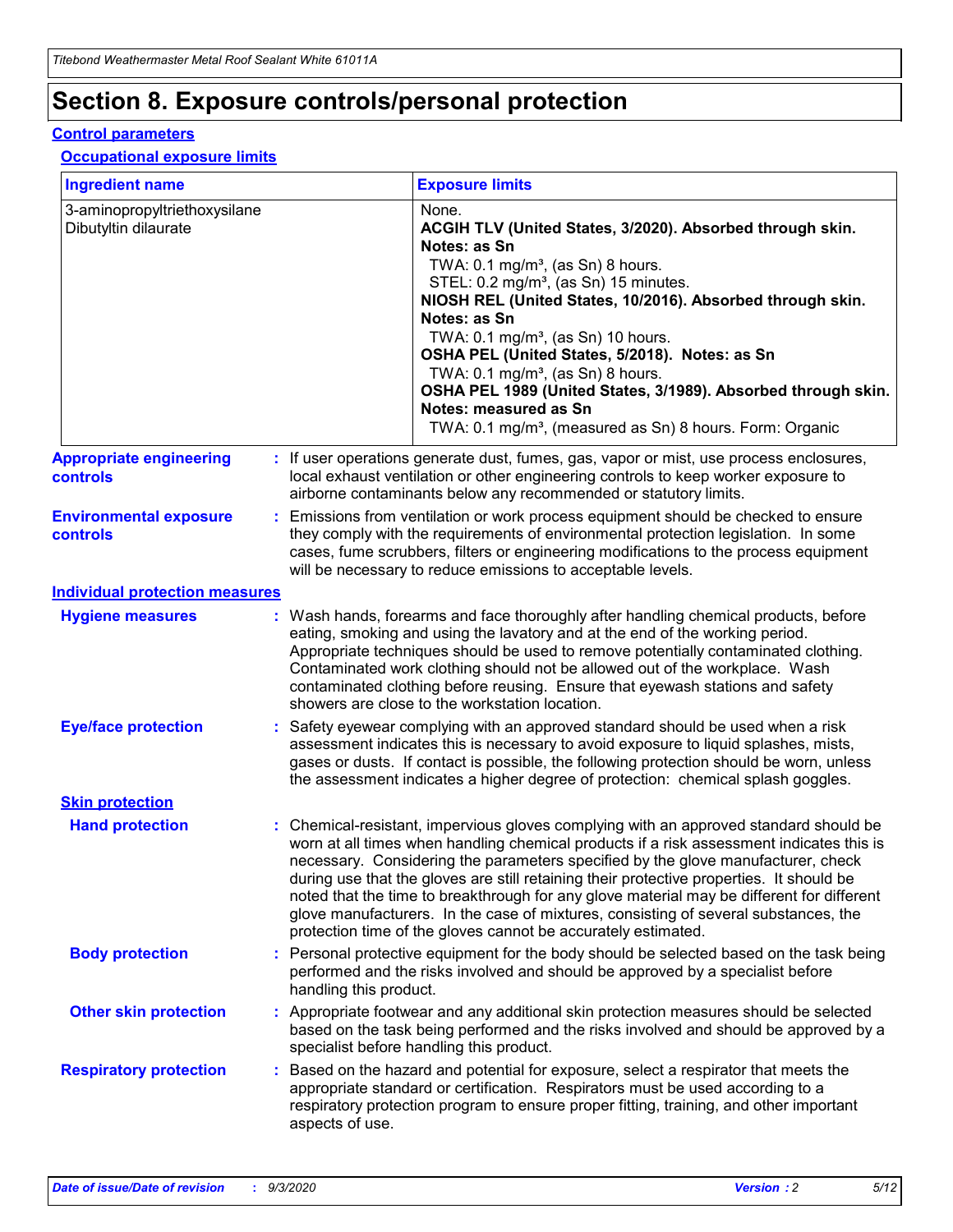## **Section 9. Physical and chemical properties**

### **Appearance**

| <b>Physical state</b>                             | : Liquid. [Paste.]                                              |
|---------------------------------------------------|-----------------------------------------------------------------|
| Color                                             | White.                                                          |
| Odor                                              | Characteristic.                                                 |
| <b>Odor threshold</b>                             | : Not available.                                                |
| pH                                                | Not applicable.                                                 |
| <b>Melting point</b>                              | : Not available.                                                |
| <b>Boiling point</b>                              | : $>200^{\circ}$ C ( $>392^{\circ}$ F)                          |
| <b>Flash point</b>                                | : Closed cup: >200°C (>392°F) [Setaflash.]                      |
| <b>Evaporation rate</b>                           | $:$ >1 (butyl acetate = 1)                                      |
| <b>Flammability (solid, gas)</b>                  | : Not available.                                                |
| Lower and upper explosive<br>(flammable) limits   | : Not available.                                                |
| <b>VOC (less water, less</b><br>exempt solvents)  | : 0 g/l                                                         |
| <b>Volatility</b>                                 | $: 0\%$ (w/w)                                                   |
| <b>Vapor density</b>                              | : Not available.                                                |
| <b>Relative density</b>                           | $\mathbf{1} \times 432$                                         |
| <b>Solubility</b>                                 | Insoluble in the following materials: cold water and hot water. |
| <b>Solubility in water</b>                        | $:$ Not available.                                              |
| <b>Partition coefficient: n-</b><br>octanol/water | : Not available.                                                |
| <b>Auto-ignition temperature</b>                  | : Not available.                                                |
| <b>Decomposition temperature</b>                  | $:$ Not available.                                              |
|                                                   |                                                                 |

# **Section 10. Stability and reactivity**

| <b>Reactivity</b>                            | : No specific test data related to reactivity available for this product or its ingredients.            |
|----------------------------------------------|---------------------------------------------------------------------------------------------------------|
| <b>Chemical stability</b>                    | : The product is stable.                                                                                |
| <b>Possibility of hazardous</b><br>reactions | : Under normal conditions of storage and use, hazardous reactions will not occur.                       |
| <b>Conditions to avoid</b>                   | : No specific data.                                                                                     |
| <b>Incompatible materials</b>                | : No specific data.                                                                                     |
| <b>Hazardous decomposition</b><br>products   | Under normal conditions of storage and use, hazardous decomposition products should<br>not be produced. |

# **Section 11. Toxicological information**

### **Information on toxicological effects**

### **Acute toxicity**

| <b>Product/ingredient name</b> | <b>Result</b>           | <b>Species</b> | <b>Dose</b>                | <b>Exposure</b> |
|--------------------------------|-------------------------|----------------|----------------------------|-----------------|
| 3-aminopropyltriethoxysilane   | <b>ILD50 Dermal</b>     | Rabbit         | 4.29 g/kg                  |                 |
| Dibutyltin dilaurate           | ILD50 Oral<br>LD50 Oral | Rat<br>Rat     | $1.57$ g/kg<br>175 $mg/kg$ |                 |
|                                |                         |                |                            |                 |

**Irritation/Corrosion**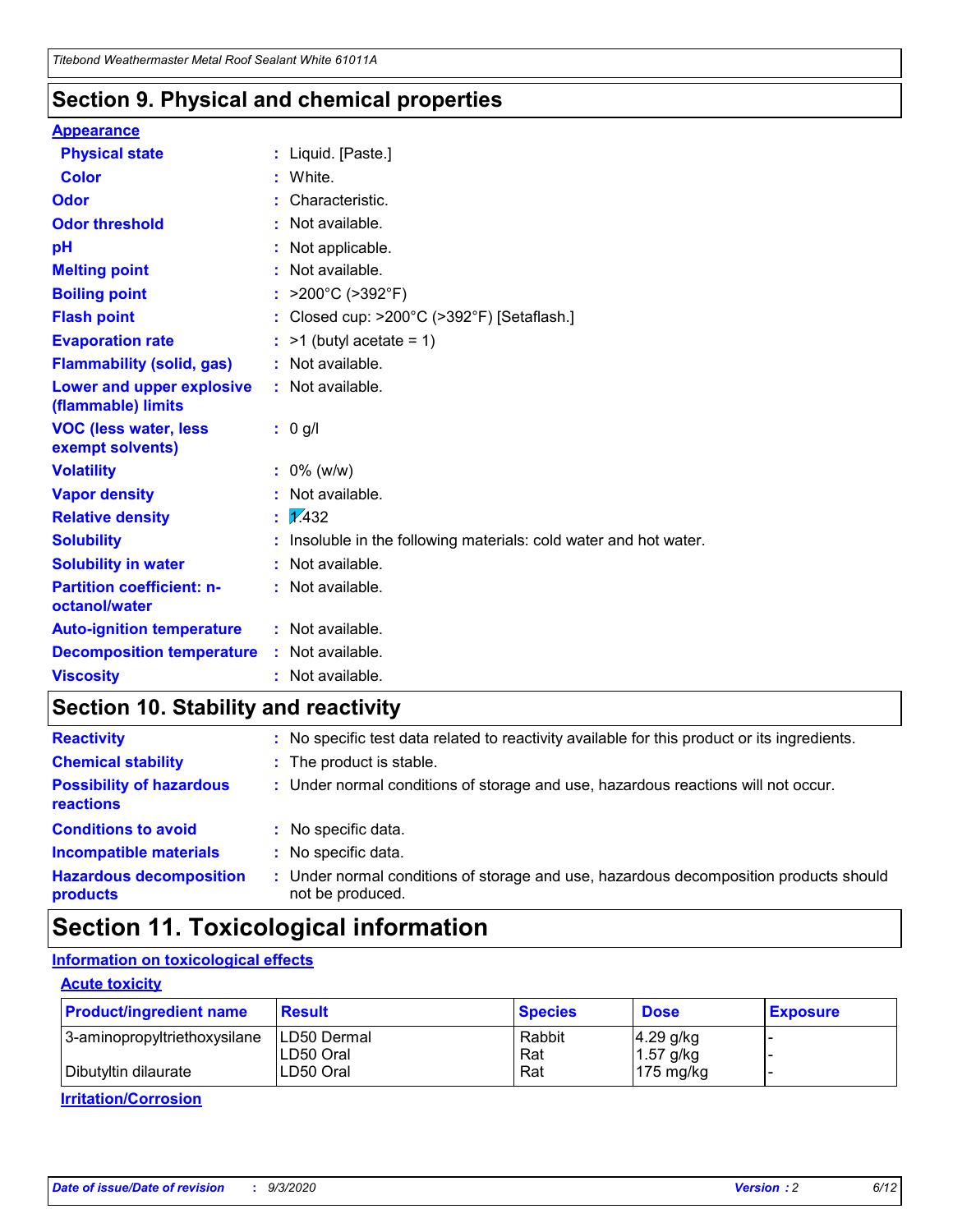# **Section 11. Toxicological information**

| <b>Product/ingredient name</b> | <b>Result</b>            | <b>Species</b> | <b>Score</b> | <b>Exposure</b>           | <b>Observation</b> |
|--------------------------------|--------------------------|----------------|--------------|---------------------------|--------------------|
| 3-aminopropyltriethoxysilane   | Eyes - Mild irritant     | Rabbit         |              | $100$ mg                  |                    |
|                                | Eyes - Severe irritant   | Rabbit         |              | 24 hours 750              |                    |
|                                |                          |                |              | ug                        |                    |
|                                | Skin - Severe irritant   | Rabbit         |              | 24 hours 5                | -                  |
| Dibutyltin dilaurate           | Eyes - Moderate irritant | Rabbit         |              | mg<br><b>24 hours 100</b> |                    |
|                                |                          |                |              | mg                        |                    |
|                                | Skin - Severe irritant   | Rabbit         |              | 500 mg                    | -                  |

### **Sensitization**

Not available.

### **Mutagenicity**

Not available.

### **Carcinogenicity**

Not available.

### **Reproductive toxicity**

Not available.

### **Teratogenicity**

Not available.

### **Specific target organ toxicity (single exposure)**

Not available.

### **Specific target organ toxicity (repeated exposure)**

| <b>Name</b>                                                                  |                                                                                                                             | <b>Category</b>                                     | <b>Route of</b><br>exposure | <b>Target organs</b> |  |  |
|------------------------------------------------------------------------------|-----------------------------------------------------------------------------------------------------------------------------|-----------------------------------------------------|-----------------------------|----------------------|--|--|
| Dibutyltin dilaurate                                                         |                                                                                                                             | Category 1                                          |                             | respiratory system   |  |  |
| <b>Aspiration hazard</b><br>Not available.                                   |                                                                                                                             |                                                     |                             |                      |  |  |
| <b>Information on the likely</b><br>routes of exposure                       | : Not available.                                                                                                            |                                                     |                             |                      |  |  |
| <b>Potential acute health effects</b>                                        |                                                                                                                             |                                                     |                             |                      |  |  |
| <b>Eye contact</b>                                                           | : May cause eye irritation.                                                                                                 |                                                     |                             |                      |  |  |
| <b>Inhalation</b>                                                            |                                                                                                                             | : No known significant effects or critical hazards. |                             |                      |  |  |
| <b>Skin contact</b>                                                          |                                                                                                                             | : May cause skin irritation.                        |                             |                      |  |  |
| <b>Ingestion</b>                                                             |                                                                                                                             | : No known significant effects or critical hazards. |                             |                      |  |  |
| Symptoms related to the physical, chemical and toxicological characteristics |                                                                                                                             |                                                     |                             |                      |  |  |
| <b>Eye contact</b>                                                           | : Adverse symptoms may include the following:<br>irritation<br>watering<br>redness                                          |                                                     |                             |                      |  |  |
| <b>Inhalation</b>                                                            | : Adverse symptoms may include the following:<br>reduced fetal weight<br>increase in fetal deaths<br>skeletal malformations |                                                     |                             |                      |  |  |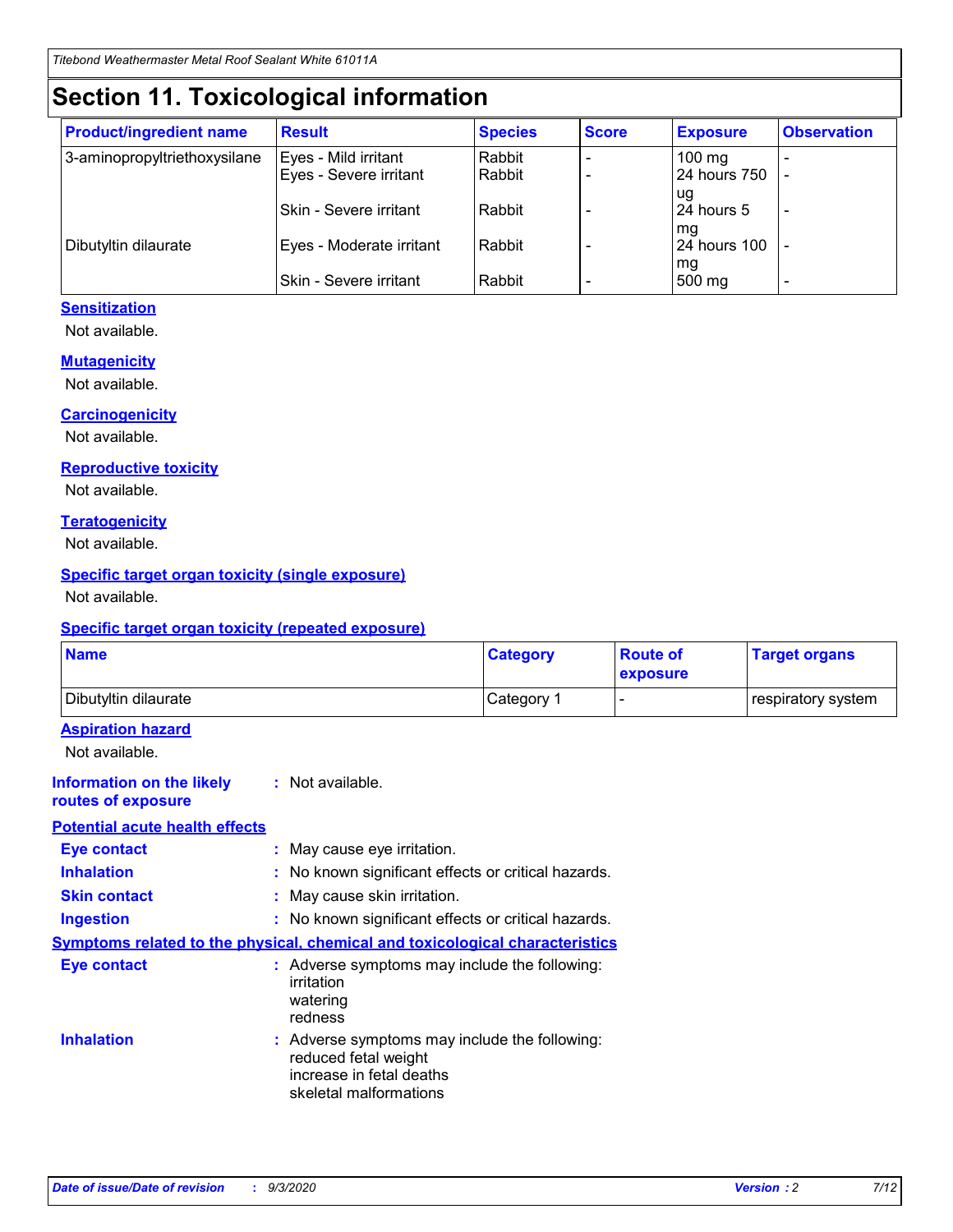*Titebond Weathermaster Metal Roof Sealant White 61011A*

# **Section 11. Toxicological information**

| <b>Skin contact</b>                     | irritation<br>redness<br>reduced fetal weight<br>increase in fetal deaths<br>skeletal malformations | : Adverse symptoms may include the following:                                            |
|-----------------------------------------|-----------------------------------------------------------------------------------------------------|------------------------------------------------------------------------------------------|
| <b>Ingestion</b>                        | reduced fetal weight<br>increase in fetal deaths<br>skeletal malformations                          | : Adverse symptoms may include the following:                                            |
|                                         |                                                                                                     | Delayed and immediate effects and also chronic effects from short and long term exposure |
| <b>Short term exposure</b>              |                                                                                                     |                                                                                          |
| <b>Potential immediate</b><br>effects   | : Not available.                                                                                    |                                                                                          |
| <b>Potential delayed effects</b>        | : Not available.                                                                                    |                                                                                          |
| <b>Long term exposure</b>               |                                                                                                     |                                                                                          |
| <b>Potential immediate</b><br>effects   | : Not available.                                                                                    |                                                                                          |
| <b>Potential delayed effects</b>        | : Not available.                                                                                    |                                                                                          |
| <b>Potential chronic health effects</b> |                                                                                                     |                                                                                          |
| Not available.                          |                                                                                                     |                                                                                          |
| <b>General</b>                          | very low levels.                                                                                    | : Once sensitized, a severe allergic reaction may occur when subsequently exposed to     |
| <b>Carcinogenicity</b>                  |                                                                                                     | : No known significant effects or critical hazards.                                      |
| <b>Mutagenicity</b>                     |                                                                                                     | No known significant effects or critical hazards.                                        |
| <b>Teratogenicity</b>                   |                                                                                                     | May damage the unborn child.                                                             |
| <b>Developmental effects</b>            |                                                                                                     | : No known significant effects or critical hazards.                                      |
| <b>Fertility effects</b>                | May damage fertility.                                                                               |                                                                                          |
| <b>Numerical measures of toxicity</b>   |                                                                                                     |                                                                                          |
| <b>Acute toxicity estimates</b>         |                                                                                                     |                                                                                          |
| Not available.                          |                                                                                                     |                                                                                          |

# **Section 12. Ecological information**

### **Toxicity**

| <b>Product/ingredient name</b> | <b>Result</b>                                       | <b>Species</b>               | <b>Exposure</b>       |
|--------------------------------|-----------------------------------------------------|------------------------------|-----------------------|
| Dibutyltin dilaurate           | $ IC50>3$ mg/l<br>Chronic EC10 > 2 mg/l Fresh water | Algae<br>Algae - Desmodesmus | 72 hours<br>196 hours |
|                                |                                                     | subspicatus                  |                       |

### **Persistence and degradability**

| <b>Product/ingredient name</b> | <b>Test</b>                                                                    | <b>Result</b>  |                   | <b>Dose</b> | <b>Inoculum</b>         |
|--------------------------------|--------------------------------------------------------------------------------|----------------|-------------------|-------------|-------------------------|
| Dibutyltin dilaurate           | OECD 301F<br>Ready<br>Biodegradability -<br>Manometric<br>Respirometry<br>Test | 23 % - 28 days |                   |             |                         |
| <b>Product/ingredient name</b> | <b>Aquatic half-life</b>                                                       |                | <b>Photolysis</b> |             | <b>Biodegradability</b> |
| Dibutyltin dilaurate           |                                                                                |                |                   |             | <b>Inherent</b>         |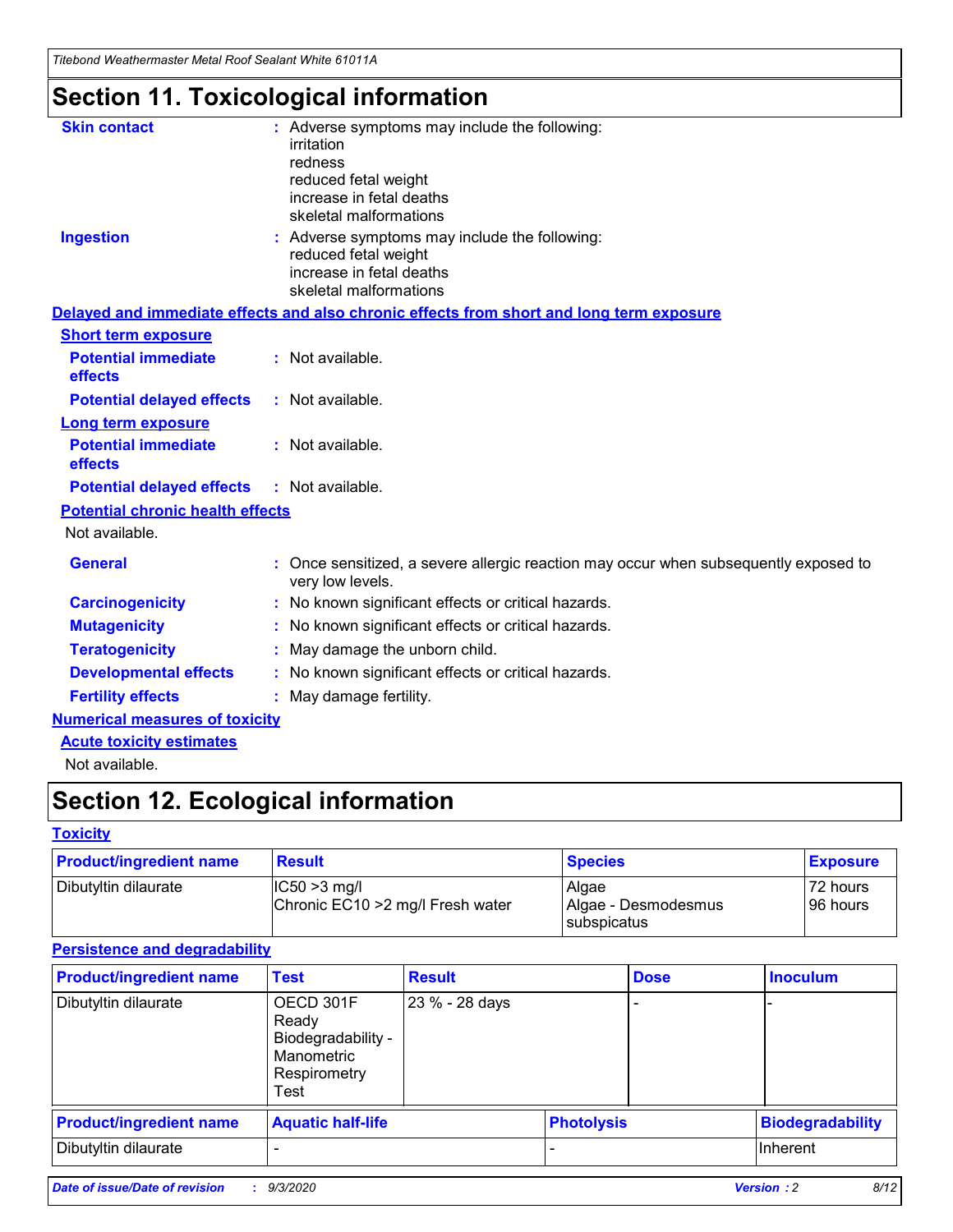# **Section 12. Ecological information**

### **Bioaccumulative potential**

| <b>Product/ingredient name</b> | $LoaPow$ | <b>BCF</b> | <b>Potential</b> |
|--------------------------------|----------|------------|------------------|
| 3-aminopropyltriethoxysilane   | 1.7      | 3.4        | low              |
| Dibutyltin dilaurate           | 4.44     | 2.91       | low              |

#### **Mobility in soil**

| <b>Soil/water partition</b>    | : Not available. |
|--------------------------------|------------------|
| coefficient (K <sub>oc</sub> ) |                  |

**Other adverse effects** : No known significant effects or critical hazards.

## **Section 13. Disposal considerations**

**Disposal methods :**

The generation of waste should be avoided or minimized wherever possible. Disposal of this product, solutions and any by-products should at all times comply with the requirements of environmental protection and waste disposal legislation and any regional local authority requirements. Dispose of surplus and non-recyclable products via a licensed waste disposal contractor. Waste should not be disposed of untreated to the sewer unless fully compliant with the requirements of all authorities with jurisdiction. Waste packaging should be recycled. Incineration or landfill should only be considered when recycling is not feasible. This material and its container must be disposed of in a safe way. Care should be taken when handling emptied containers that have not been cleaned or rinsed out. Empty containers or liners may retain some product residues. Avoid dispersal of spilled material and runoff and contact with soil, waterways, drains and sewers.

# **Section 14. Transport information**

|                                      | <b>DOT</b><br><b>Classification</b> | <b>TDG</b><br><b>Classification</b> | <b>Mexico</b><br><b>Classification</b> | <b>ADR/RID</b>           | <b>IMDG</b>              | <b>IATA</b>    |
|--------------------------------------|-------------------------------------|-------------------------------------|----------------------------------------|--------------------------|--------------------------|----------------|
| <b>UN number</b>                     | Not regulated.                      | Not regulated.                      | Not regulated.                         | Not regulated.           | Not regulated.           | Not regulated. |
| <b>UN proper</b><br>shipping name    |                                     |                                     |                                        |                          |                          |                |
| <b>Transport</b><br>hazard class(es) |                                     | $\overline{\phantom{0}}$            | $\qquad \qquad \blacksquare$           | $\overline{\phantom{0}}$ | $\overline{\phantom{0}}$ |                |
| <b>Packing group</b>                 |                                     |                                     |                                        |                          |                          |                |
| <b>Environmental</b><br>hazards      | No.                                 | No.                                 | No.                                    | No.                      | No.                      | No.            |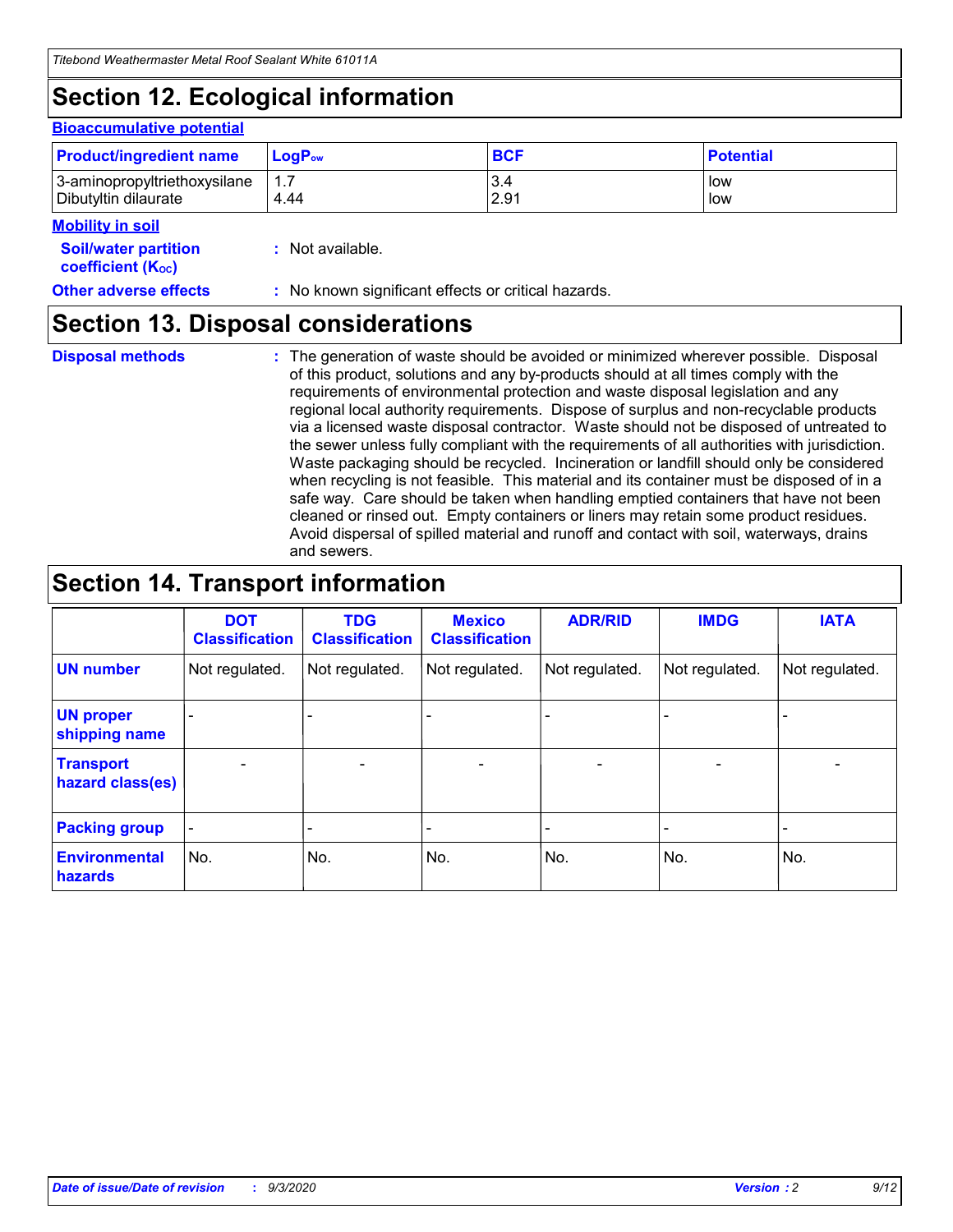# **Section 15. Regulatory information**

### **U.S. Federal regulations**

### **SARA 302/304**

### **Composition/information on ingredients**

No products were found.

| SARA 304 RQ | Not applicable. |
|-------------|-----------------|
|             |                 |

#### **SARA 311/312**

**Classification :** EYE IRRITATION - Category 2B SKIN SENSITIZATION - Category 1 TOXIC TO REPRODUCTION - Category 1B HNOC - Product generates methanol during cure.

### **Composition/information on ingredients**

| <b>Name</b>                  | $\frac{9}{6}$ | <b>Classification</b>                                                                                                                                                                                                                                                                                      |
|------------------------------|---------------|------------------------------------------------------------------------------------------------------------------------------------------------------------------------------------------------------------------------------------------------------------------------------------------------------------|
| 3-aminopropyltriethoxysilane | $\leq$ 3      | <b>FLAMMABLE LIQUIDS - Category 4</b><br><b>ACUTE TOXICITY (oral) - Category 4</b><br><b>SKIN IRRITATION - Category 2</b><br>EYE IRRITATION - Category 2A                                                                                                                                                  |
| Dibutyltin dilaurate         | ≤0.3          | <b>ACUTE TOXICITY (oral) - Category 3</b><br>SKIN CORROSION - Category 1C<br>SERIOUS EYE DAMAGE - Category 1<br>SKIN SENSITIZATION - Category 1<br><b>GERM CELL MUTAGENICITY - Category 2</b><br>TOXIC TO REPRODUCTION - Category 1B<br>SPECIFIC TARGET ORGAN TOXICITY (REPEATED<br>EXPOSURE) - Category 1 |

### **State regulations**

**Massachusetts :**

: None of the components are listed.

**New York :** None of the components are listed. **New Jersey :** None of the components are listed.

**Pennsylvania :** None of the components are listed.

### **California Prop. 65**

WARNING: This product can expose you to methanol, which is known to the State of California to cause birth defects or other reproductive harm. For more information go to www.P65Warnings.ca.gov.

| Ingredient name | No significant risk Maximum<br>level | acceptable dosage<br><b>level</b> |
|-----------------|--------------------------------------|-----------------------------------|
| I methanol      |                                      | Yes.                              |

### **International regulations**

**Chemical Weapon Convention List Schedules I, II & III Chemicals** Not listed.

**Montreal Protocol**

Not listed.

**Stockholm Convention on Persistent Organic Pollutants**

Not listed.

**UNECE Aarhus Protocol on POPs and Heavy Metals** Not listed.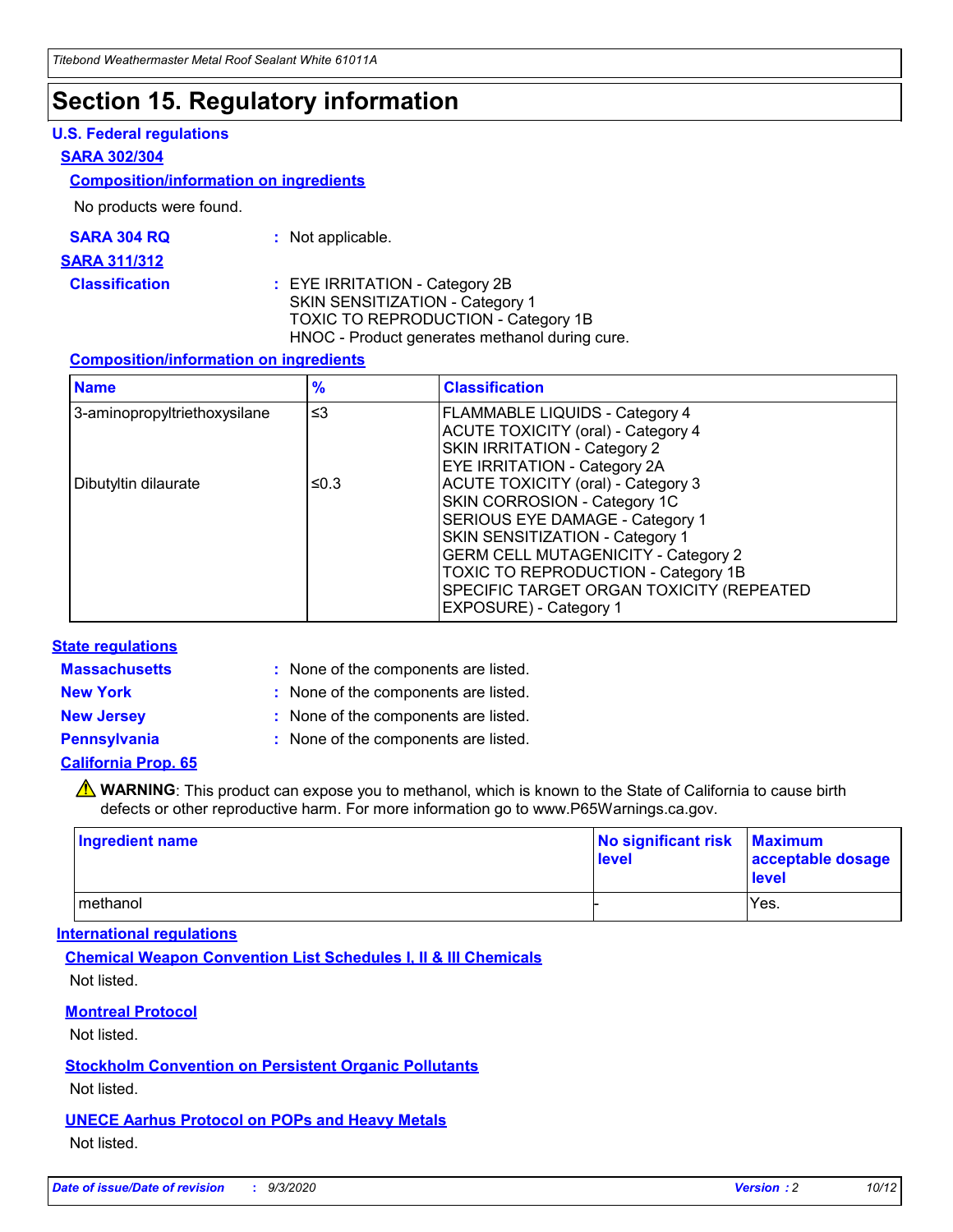# **Section 15. Regulatory information**

### **Inventory list**

- 
- **China :** Not determined.

**United States TSCA 8(b) inventory**

**:** All components are active or exempted.

# **Section 16. Other information**





**Caution: HMIS® ratings are based on a 0-4 rating scale, with 0 representing minimal hazards or risks, and 4 representing significant hazards or risks. Although HMIS® ratings and the associated label are not required on SDSs or products leaving a facility under 29 CFR 1910.1200, the preparer may choose to provide them. HMIS® ratings are to be used with a fully implemented HMIS® program. HMIS® is a registered trademark and service mark of the American Coatings Association, Inc.**

**The customer is responsible for determining the PPE code for this material. For more information on HMIS® Personal Protective Equipment (PPE) codes, consult the HMIS® Implementation Manual.**

**National Fire Protection Association (U.S.A.)**



**Reprinted with permission from NFPA 704-2001, Identification of the Hazards of Materials for Emergency Response Copyright ©1997, National Fire Protection Association, Quincy, MA 02269. This reprinted material is not the complete and official position of the National Fire Protection Association, on the referenced subject which is represented only by the standard in its entirety.**

**Copyright ©2001, National Fire Protection Association, Quincy, MA 02269. This warning system is intended to be interpreted and applied only by properly trained individuals to identify fire, health and reactivity hazards of chemicals. The user is referred to certain limited number of chemicals with recommended classifications in NFPA 49 and NFPA 325, which would be used as a guideline only. Whether the chemicals are classified by NFPA or not, anyone using the 704 systems to classify chemicals does so at their own risk.**

### **Procedure used to derive the classification**

| <b>Classification</b>                                                                                         | <b>Justification</b>                                  |
|---------------------------------------------------------------------------------------------------------------|-------------------------------------------------------|
| <b>EYE IRRITATION - Category 2B</b><br>SKIN SENSITIZATION - Category 1<br>TOXIC TO REPRODUCTION - Category 1B | Expert judgment<br>Expert judgment<br>Expert judgment |
| <b>History</b>                                                                                                |                                                       |

| .                                 |             |
|-----------------------------------|-------------|
| <b>Date of printing</b>           | : 4/22/2022 |
| Date of issue/Date of<br>revision | : 9/3/2020  |
| Date of previous issue            | : 9/3/2020  |
| <b>Version</b>                    | $\cdot$ 2   |
|                                   |             |